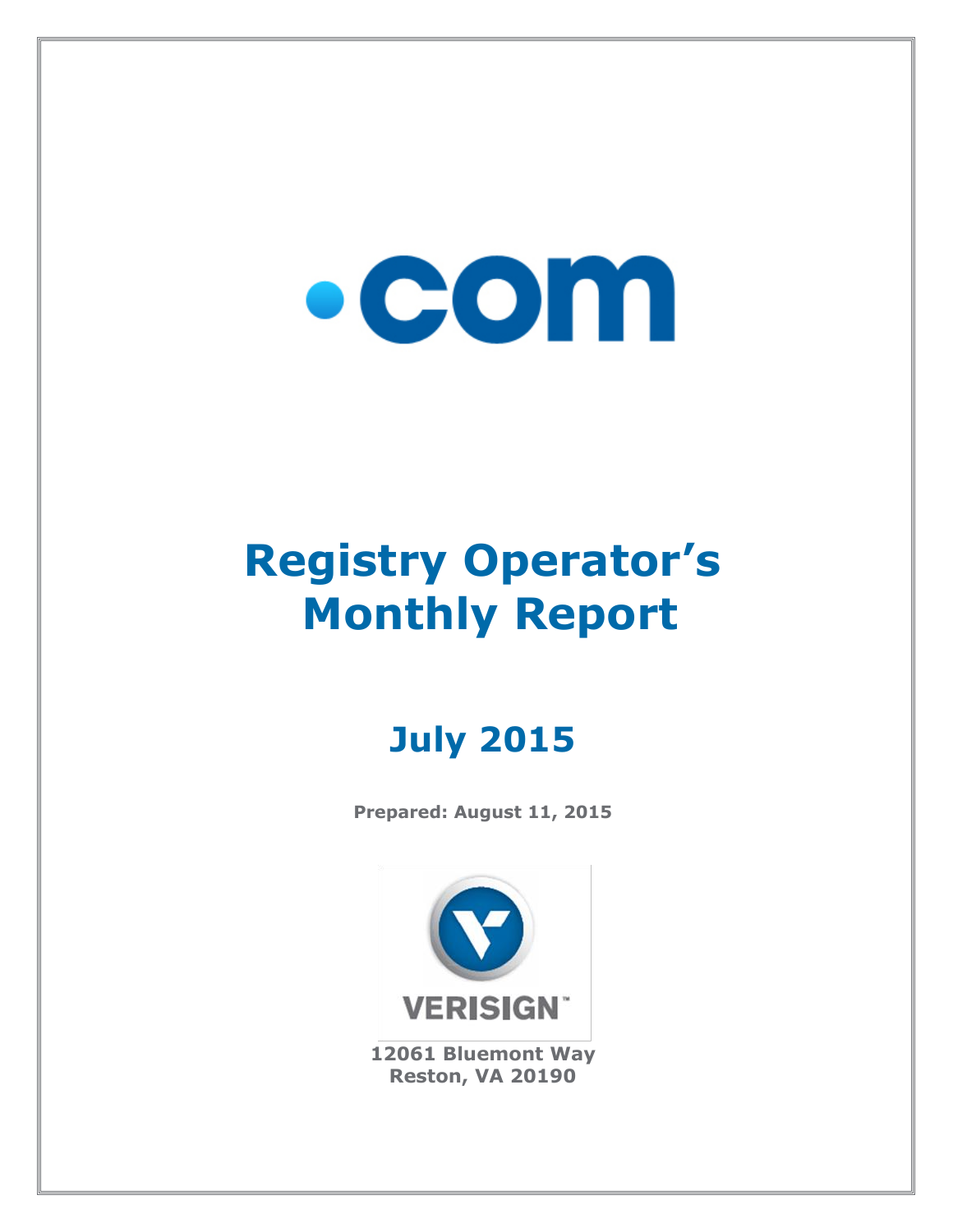As required by the ICANN/Verisign .com Registry Agreement (Section 3.1(c)(iv)), this report provides an overview of Verisign Registry activity through the end of the reporting month. The information is primarily presented in table and chart format with text explanations as deemed necessary. **The information is provided to satisfy requirements listed in Appendix 4 of the .com Registry Agreement.** Pursuant to the agreements, "ICANN shall use reasonable commercial efforts to preserve the confidentiality of the information reported until three months after the end of the month to which the report relates."

Information is organized as follows:

| 1. |                                                                            |  |
|----|----------------------------------------------------------------------------|--|
|    |                                                                            |  |
| 2. |                                                                            |  |
|    | Table 2 - .com Service Level Agreement Performance  4                      |  |
| 3. |                                                                            |  |
|    |                                                                            |  |
| 4. |                                                                            |  |
|    | Table 4 - Completed Shared Registration System Releases 5                  |  |
| 5. |                                                                            |  |
|    |                                                                            |  |
| 6. | Total Number of Transactions by Subcategory (Appendix 4, Item 6)  6        |  |
|    | Table 6.1 - Total Domain Name Transactions by Subcategory  6               |  |
|    | Table 6.2 - Total Name Server Write Transactions by Subcategory (millions) |  |
|    |                                                                            |  |
| 7. |                                                                            |  |
|    |                                                                            |  |
|    |                                                                            |  |
|    | 7(C). Registry Functions Activity Report (Appendix 4, Item 7C)  8          |  |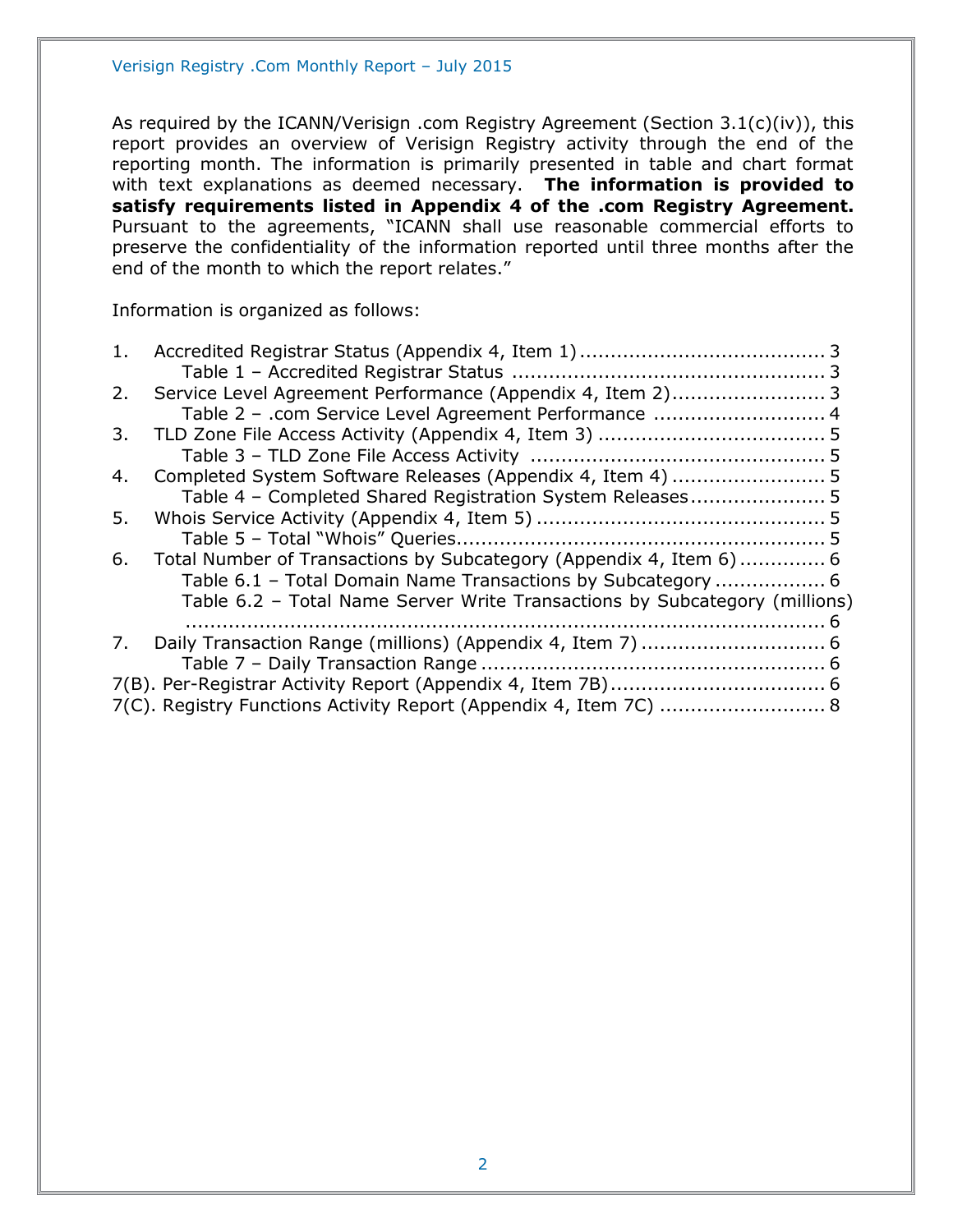#### <span id="page-2-0"></span>**1. Accredited Registrar Status (Appendix 4, Item 1)**

**Table 1** displays the current number and status of the ICANN accredited registrars. The registrars are grouped into three categories:

- 1. **Operational Registrars:** Those who have authorized access into the Shared Registration System (SRS) for processing domain name registrations.
- 2. **Registrars In The Ramp-Up Period:** Those who have received a password to access the Registry operational test and evaluation (OT&E) environment. The OT&E environment is provided to allow registrars to develop and test their systems with the SRS.
- 3. **Registrars In The Pre-Ramp-Up Period:** Those who have been sent a welcome letter from the Verisign Registry but have not yet executed the Registry Registrar Agreements and/or have not yet submitted a completed Registrar Information Sheet. In most cases registrars are sent welcome letters via overnight express mail or e-mail on the same day accreditation notification is received from ICANN.

<span id="page-2-1"></span>

| <b>Status</b>                    | # of COM Registrars |
|----------------------------------|---------------------|
| <b>Operational Registrars</b>    | 1472                |
| Registrars In Ramp-Up Period     | 21                  |
| Registrars In Pre-Ramp-Up Period | 206                 |
| Total                            | 1699                |

#### **Table 1 – Accredited Registrar Status**

#### <span id="page-2-2"></span>**2. Service Level Agreement Performance (Appendix 4, Item 2)**

**Table 2** compares Service Level Agreement (SLA) Requirements with Actual Performance for the reporting month. As required by the ICANN/Verisign .com Registry Agreement (Section 3.1(d)(ii)), the Verisign Registry is committed to provide service levels as specified in Appendix 7 of the .com Registry Agreement and to comply with the requirements of the SLA in Appendix 10 of the .com Registry Agreement. The SLAs are incorporated into the Verisign Registry Registrar Agreements that are executed with all operational registrars.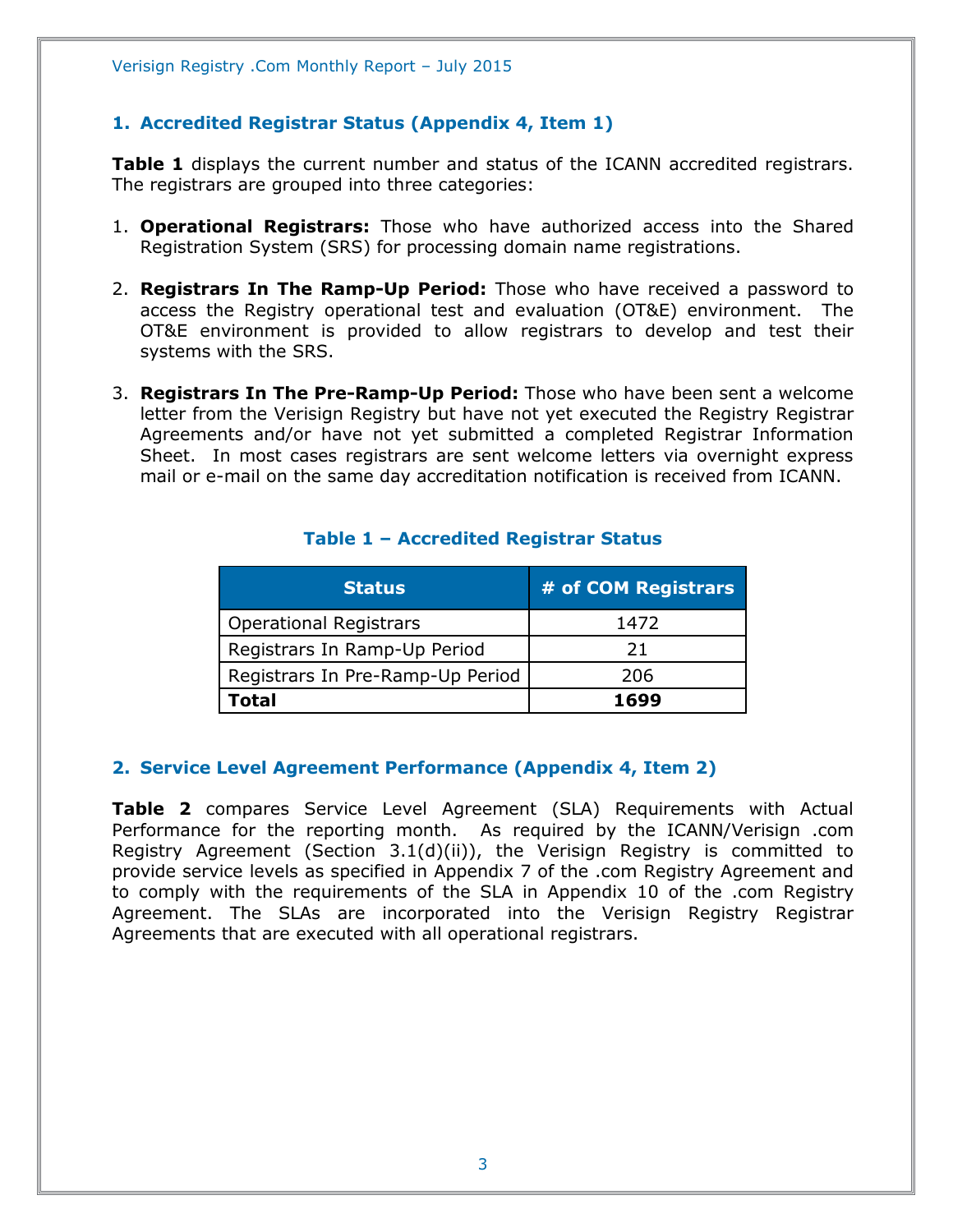<span id="page-3-0"></span>

| <b>Service Availability</b><br>100% - (0 minutes<br>99.99% Year<br>Unplanned Downtime YTD)<br>0 minutes (Unplanned)<br><b>SRS</b><br>30 Minutes/Month (Unplanned)<br>100%<br><b>DNS Name Server</b><br>100% / Month<br>Whois<br>100% / Month<br>100%<br><b>Planned Outage Duration</b><br>SRS - Regular<br>45 Minutes / Month<br>0 hours 21 minutes<br>4 Hours (240 Minutes)<br>0 minutes - Last Outage<br>Taken November 2014<br>SRS - Extended<br>/ 1 Per Year<br>8 Hours (480 Minutes)<br>0 minutes - None Taken<br>/ 1 Every 3 Years<br>Since June 2005<br>SRS - Extended<br>Not Allowed<br><b>DNS Name Server</b><br>0 minutes<br><b>Not Allowed</b><br>Whois<br>0 minutes<br><b>Planned Outage Timeframe</b><br>0100 - 0121 UTC Sunday<br><b>SRS</b><br>0100 - 0900 UTC Sunday<br>7/19/2015<br><b>Not Allowed</b><br><b>DNS Name Server</b><br>Not Applicable<br><b>Not Allowed</b><br>Whois<br>Not Applicable<br><b>Planned Outage Notification</b><br>30 Days General Maintenance<br>6/18/2015<br>90 Days Updates and<br><b>SRS</b><br>Upgrades<br>Not Applicable<br><b>DNS Name Server</b><br>Not Allowed<br>Not Applicable<br><b>Not Allowed</b><br>Not Applicable<br>Whois<br><b>Processing Time</b><br><b>Check Domain</b> |
|----------------------------------------------------------------------------------------------------------------------------------------------------------------------------------------------------------------------------------------------------------------------------------------------------------------------------------------------------------------------------------------------------------------------------------------------------------------------------------------------------------------------------------------------------------------------------------------------------------------------------------------------------------------------------------------------------------------------------------------------------------------------------------------------------------------------------------------------------------------------------------------------------------------------------------------------------------------------------------------------------------------------------------------------------------------------------------------------------------------------------------------------------------------------------------------------------------------------------------------|
|                                                                                                                                                                                                                                                                                                                                                                                                                                                                                                                                                                                                                                                                                                                                                                                                                                                                                                                                                                                                                                                                                                                                                                                                                                        |
|                                                                                                                                                                                                                                                                                                                                                                                                                                                                                                                                                                                                                                                                                                                                                                                                                                                                                                                                                                                                                                                                                                                                                                                                                                        |
|                                                                                                                                                                                                                                                                                                                                                                                                                                                                                                                                                                                                                                                                                                                                                                                                                                                                                                                                                                                                                                                                                                                                                                                                                                        |
|                                                                                                                                                                                                                                                                                                                                                                                                                                                                                                                                                                                                                                                                                                                                                                                                                                                                                                                                                                                                                                                                                                                                                                                                                                        |
|                                                                                                                                                                                                                                                                                                                                                                                                                                                                                                                                                                                                                                                                                                                                                                                                                                                                                                                                                                                                                                                                                                                                                                                                                                        |
|                                                                                                                                                                                                                                                                                                                                                                                                                                                                                                                                                                                                                                                                                                                                                                                                                                                                                                                                                                                                                                                                                                                                                                                                                                        |
|                                                                                                                                                                                                                                                                                                                                                                                                                                                                                                                                                                                                                                                                                                                                                                                                                                                                                                                                                                                                                                                                                                                                                                                                                                        |
|                                                                                                                                                                                                                                                                                                                                                                                                                                                                                                                                                                                                                                                                                                                                                                                                                                                                                                                                                                                                                                                                                                                                                                                                                                        |
|                                                                                                                                                                                                                                                                                                                                                                                                                                                                                                                                                                                                                                                                                                                                                                                                                                                                                                                                                                                                                                                                                                                                                                                                                                        |
|                                                                                                                                                                                                                                                                                                                                                                                                                                                                                                                                                                                                                                                                                                                                                                                                                                                                                                                                                                                                                                                                                                                                                                                                                                        |
|                                                                                                                                                                                                                                                                                                                                                                                                                                                                                                                                                                                                                                                                                                                                                                                                                                                                                                                                                                                                                                                                                                                                                                                                                                        |
|                                                                                                                                                                                                                                                                                                                                                                                                                                                                                                                                                                                                                                                                                                                                                                                                                                                                                                                                                                                                                                                                                                                                                                                                                                        |
|                                                                                                                                                                                                                                                                                                                                                                                                                                                                                                                                                                                                                                                                                                                                                                                                                                                                                                                                                                                                                                                                                                                                                                                                                                        |
|                                                                                                                                                                                                                                                                                                                                                                                                                                                                                                                                                                                                                                                                                                                                                                                                                                                                                                                                                                                                                                                                                                                                                                                                                                        |
|                                                                                                                                                                                                                                                                                                                                                                                                                                                                                                                                                                                                                                                                                                                                                                                                                                                                                                                                                                                                                                                                                                                                                                                                                                        |
|                                                                                                                                                                                                                                                                                                                                                                                                                                                                                                                                                                                                                                                                                                                                                                                                                                                                                                                                                                                                                                                                                                                                                                                                                                        |
|                                                                                                                                                                                                                                                                                                                                                                                                                                                                                                                                                                                                                                                                                                                                                                                                                                                                                                                                                                                                                                                                                                                                                                                                                                        |
|                                                                                                                                                                                                                                                                                                                                                                                                                                                                                                                                                                                                                                                                                                                                                                                                                                                                                                                                                                                                                                                                                                                                                                                                                                        |
|                                                                                                                                                                                                                                                                                                                                                                                                                                                                                                                                                                                                                                                                                                                                                                                                                                                                                                                                                                                                                                                                                                                                                                                                                                        |
|                                                                                                                                                                                                                                                                                                                                                                                                                                                                                                                                                                                                                                                                                                                                                                                                                                                                                                                                                                                                                                                                                                                                                                                                                                        |
|                                                                                                                                                                                                                                                                                                                                                                                                                                                                                                                                                                                                                                                                                                                                                                                                                                                                                                                                                                                                                                                                                                                                                                                                                                        |
|                                                                                                                                                                                                                                                                                                                                                                                                                                                                                                                                                                                                                                                                                                                                                                                                                                                                                                                                                                                                                                                                                                                                                                                                                                        |
|                                                                                                                                                                                                                                                                                                                                                                                                                                                                                                                                                                                                                                                                                                                                                                                                                                                                                                                                                                                                                                                                                                                                                                                                                                        |
|                                                                                                                                                                                                                                                                                                                                                                                                                                                                                                                                                                                                                                                                                                                                                                                                                                                                                                                                                                                                                                                                                                                                                                                                                                        |
|                                                                                                                                                                                                                                                                                                                                                                                                                                                                                                                                                                                                                                                                                                                                                                                                                                                                                                                                                                                                                                                                                                                                                                                                                                        |
|                                                                                                                                                                                                                                                                                                                                                                                                                                                                                                                                                                                                                                                                                                                                                                                                                                                                                                                                                                                                                                                                                                                                                                                                                                        |
|                                                                                                                                                                                                                                                                                                                                                                                                                                                                                                                                                                                                                                                                                                                                                                                                                                                                                                                                                                                                                                                                                                                                                                                                                                        |
| 25 milliseconds for 95%<br>0.62 milliseconds<br>Average                                                                                                                                                                                                                                                                                                                                                                                                                                                                                                                                                                                                                                                                                                                                                                                                                                                                                                                                                                                                                                                                                                                                                                                |
| Add / Create Domain                                                                                                                                                                                                                                                                                                                                                                                                                                                                                                                                                                                                                                                                                                                                                                                                                                                                                                                                                                                                                                                                                                                                                                                                                    |
| 50 milliseconds for 95%<br>0.97 milliseconds<br>Average                                                                                                                                                                                                                                                                                                                                                                                                                                                                                                                                                                                                                                                                                                                                                                                                                                                                                                                                                                                                                                                                                                                                                                                |
| Delete Domain                                                                                                                                                                                                                                                                                                                                                                                                                                                                                                                                                                                                                                                                                                                                                                                                                                                                                                                                                                                                                                                                                                                                                                                                                          |
| 100 milliseconds for 95%<br>23.55 milliseconds<br>Average                                                                                                                                                                                                                                                                                                                                                                                                                                                                                                                                                                                                                                                                                                                                                                                                                                                                                                                                                                                                                                                                                                                                                                              |
| Modify / Update<br>100 milliseconds for 95%<br>21.94 milliseconds<br>Domain Average                                                                                                                                                                                                                                                                                                                                                                                                                                                                                                                                                                                                                                                                                                                                                                                                                                                                                                                                                                                                                                                                                                                                                    |
| 5 milliseconds for 95%<br>1.37 milliseconds<br><b>Whois Query</b>                                                                                                                                                                                                                                                                                                                                                                                                                                                                                                                                                                                                                                                                                                                                                                                                                                                                                                                                                                                                                                                                                                                                                                      |
| <b>DNS Name Server</b>                                                                                                                                                                                                                                                                                                                                                                                                                                                                                                                                                                                                                                                                                                                                                                                                                                                                                                                                                                                                                                                                                                                                                                                                                 |
| 100 milliseconds for 95%<br>0.97 milliseconds<br>Resolution                                                                                                                                                                                                                                                                                                                                                                                                                                                                                                                                                                                                                                                                                                                                                                                                                                                                                                                                                                                                                                                                                                                                                                            |
| <b>Update Frequency</b>                                                                                                                                                                                                                                                                                                                                                                                                                                                                                                                                                                                                                                                                                                                                                                                                                                                                                                                                                                                                                                                                                                                                                                                                                |
| 3 Minutes for 95%<br><b>DNS Name Server</b><br>15.87 seconds                                                                                                                                                                                                                                                                                                                                                                                                                                                                                                                                                                                                                                                                                                                                                                                                                                                                                                                                                                                                                                                                                                                                                                           |
| 3 Minutes for 95%<br>Whois<br>16.14 seconds                                                                                                                                                                                                                                                                                                                                                                                                                                                                                                                                                                                                                                                                                                                                                                                                                                                                                                                                                                                                                                                                                                                                                                                            |

#### **Table 2 – .com Service Level Agreement Performance**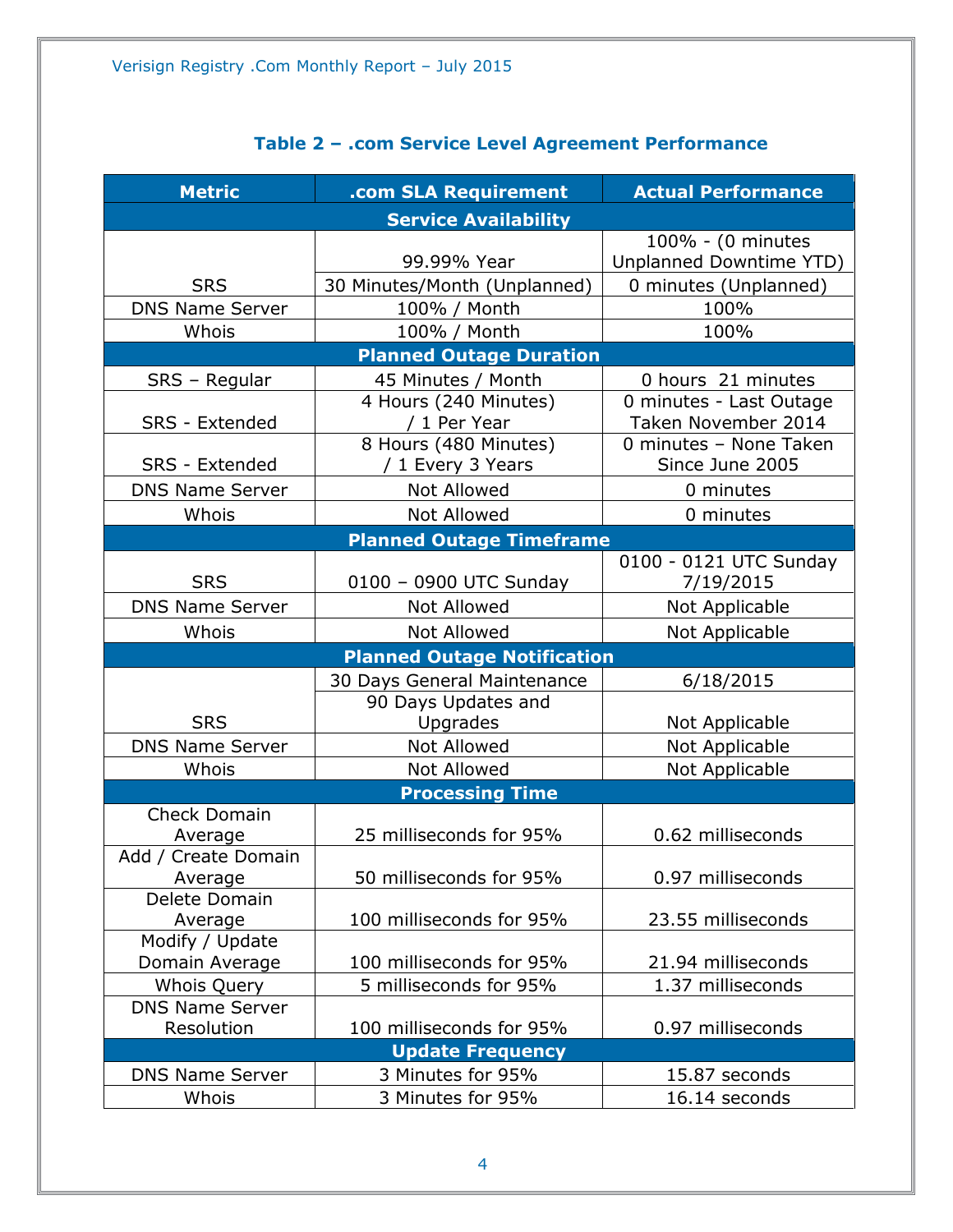#### <span id="page-4-0"></span>**3. TLD Zone File Access Activity (Appendix 4, Item 3)**

**Table 3** summarizes the zone file access activity for the current reporting month. As required by the ICANN/Verisign .com Registry Agreement (Section 3.1(c)(iii)), the Verisign Registry provides third parties bulk access to the zone files for the .com TLD.

#### **Table 3 – TLD Zone File Access Activity**

<span id="page-4-1"></span>

|                                                           | <b>Number</b> |
|-----------------------------------------------------------|---------------|
| Total Zone File Access Passwords (End Of Previous Month)  | 1133          |
| New Zone File Access Passwords Issued                     |               |
| Total Zone File Access Passwords Deactivated              |               |
| Total Zone File Access Passwords (End Of Reporting Month) | 1159          |

#### <span id="page-4-2"></span>**4. Completed System Software Releases (Appendix 4, Item 4)**

**Table 4** shows significant release(s) that occurred during the reporting month, as well as other relevant information. The Verisign Registry Shared Registration System (SRS) is continually being improved to better meet the needs of accredited registrars.

#### **Table 4 – Completed Shared Registration System Releases**

<span id="page-4-3"></span>

| <b>Release</b><br><b>Name</b> | <b>Features</b>                                | <b>Complete</b><br><b>Date</b> |
|-------------------------------|------------------------------------------------|--------------------------------|
| 9.6                           | Update to the release of deleting domain names | July 8, 2015                   |

#### <span id="page-4-4"></span>**5. Whois Service Activity (Appendix 4, Item 5)**

<span id="page-4-5"></span>**Table 5** shows the number of Whois queries during the reporting month separated by service. The "Web-based Whois" column depicts ACTUAL numbers where all other categories are shown in millions.

#### **Table 5 – Total "Whois" Queries**

<span id="page-4-6"></span>

| In Millions          |                      |                  |
|----------------------|----------------------|------------------|
|                      |                      | <b>Web-based</b> |
| <b>Total Queries</b> | <b>Whois Port-43</b> | <b>Whois</b>     |
| 5,861.5              | 5,858.3              | 3,218,280        |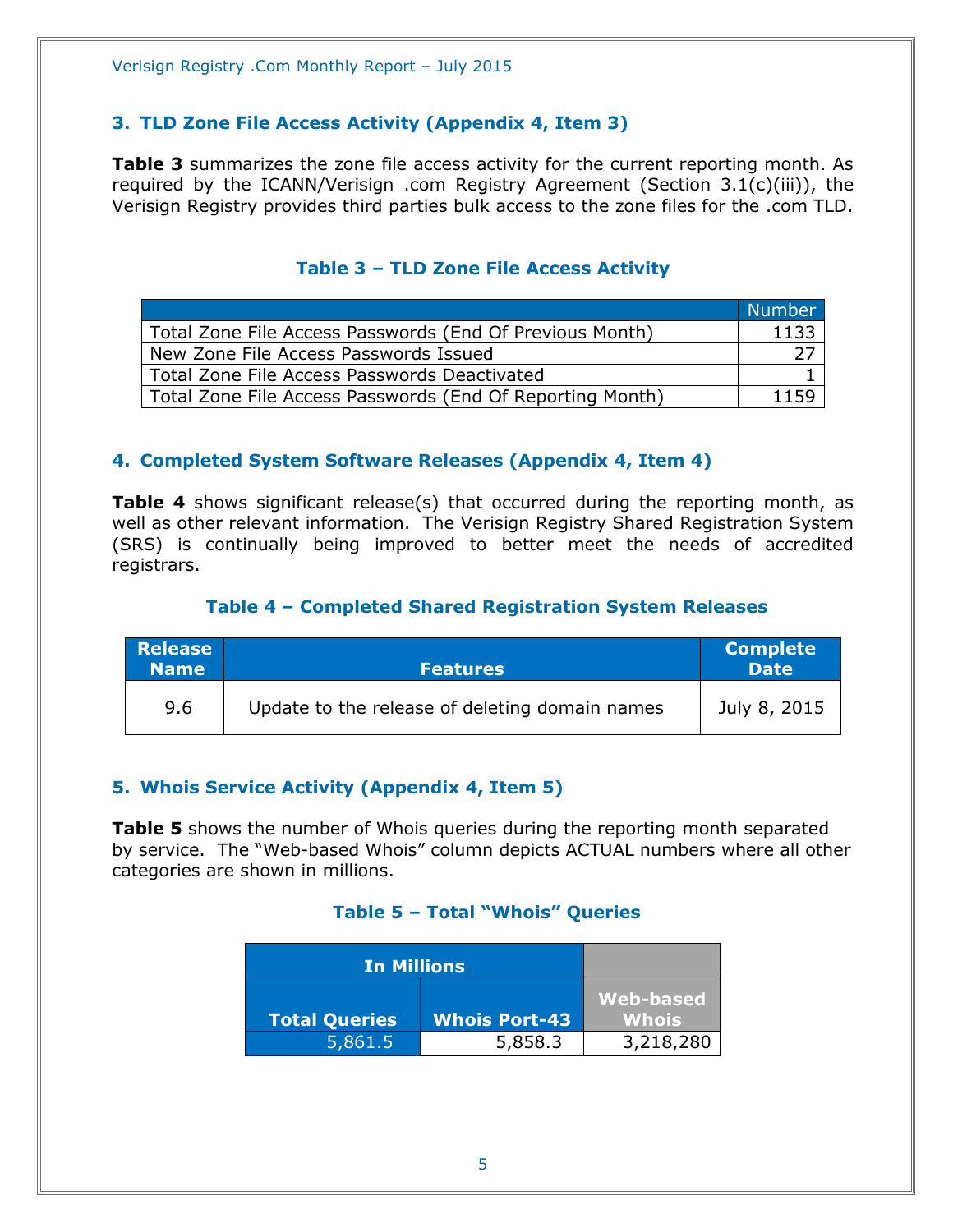#### **6. Total Number of Transactions by Subcategory (Appendix 4, Item 6)**

**Table 6.1** shows the number of domain name 'write' transactions in subcategories and the number of check transactions. The "Restore" column depicts ACTUAL numbers where all other categories are shown in millions. **Table 6.2** on the next page shows the number of name server "write" transactions by subcategory.

**Table 6.1 – Total Domain Name Transactions by Subcategory**

<span id="page-5-0"></span>

| <b>In Millions</b>                           |  |  |      |     |  |  |                                                   |
|----------------------------------------------|--|--|------|-----|--|--|---------------------------------------------------|
| Total                                        |  |  |      |     |  |  |                                                   |
|                                              |  |  |      |     |  |  | Write Add Delete Modify Renew Trans Check Restore |
| $\left  2,528.0 \right  2,489.3 \right  2.6$ |  |  | 31.8 | 3.4 |  |  | $0.9$   2,323.6   8,986.0                         |

#### <span id="page-5-1"></span>**Table 6.2 – Total Name Server Write Transactions by Subcategory (millions)**

|    |    | Delete' |  |
|----|----|---------|--|
| 50 | റാ | $\sim$  |  |

#### <span id="page-5-3"></span><span id="page-5-2"></span>**7. Daily Transaction Range (millions) (Appendix 4, Item 7)**

#### **Table 7 – Daily Transaction Range (millions)**

| <b>Total</b>        | <b>Daily</b> | <b>Daily</b> | <b>Daily</b>   |
|---------------------|--------------|--------------|----------------|
| <b>Transactions</b> | Max          | Min          | <b>Average</b> |
| 5,181.4             | 220.8        | 143.0        | 167            |

#### <span id="page-5-4"></span>**7(B). Per-Registrar Activity Report (Appendix 4, Item 7B)**

The table below defines the fields that are included in the .COM Per-Registrar Activity Report, which is provided under separate cover.

| <b>Field Name</b> | <b>Notes</b>                                                      |
|-------------------|-------------------------------------------------------------------|
| registrar-name    | Registrar's Full Corporate Name As Registered with IANA           |
| iana-id           | http://www.iana.org/assignments/registrar-ids                     |
| total-domains     | Total domains under sponsorship                                   |
| total-            | <b>Total Name Servers Registered</b>                              |
| nameservers       |                                                                   |
| net-adds-1-yr     | number of domains successfully registered with an initial term of |
|                   | one year (and not deleted within the add grace period)            |
| net-adds-2-yr     | Number of domains successfully registered with an initial term of |
|                   | two years (and not deleted within the add grace period)           |
| net-adds-3-yr     | Number of domains successfully registered with an initial term of |
|                   | three years (and not deleted within the add grace period)         |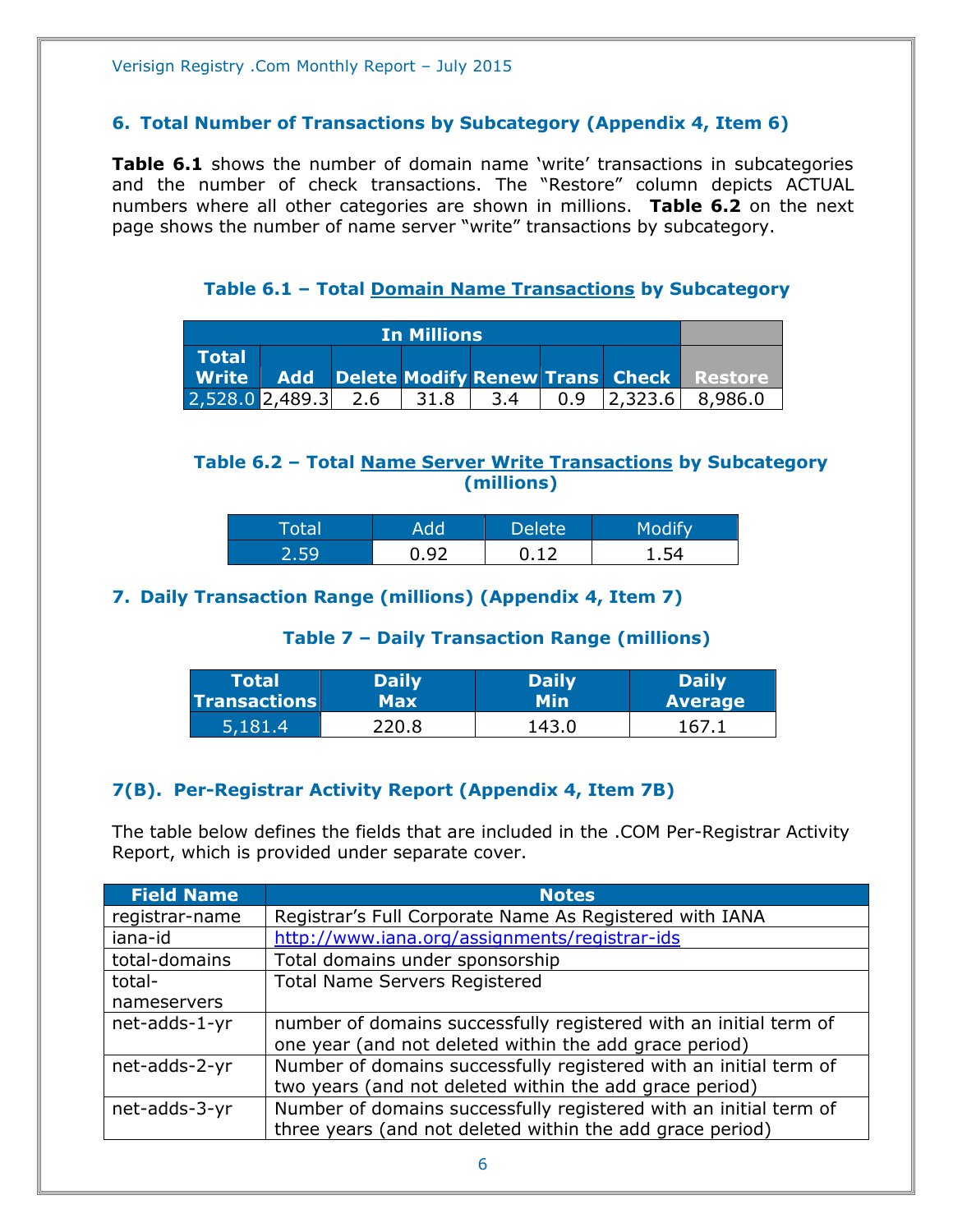| <b>Field Name</b>              | <b>Notes</b>                                                                                               |
|--------------------------------|------------------------------------------------------------------------------------------------------------|
| net-adds-4-yr                  | Number of domains successfully registered with an initial term of                                          |
|                                | four years (and not deleted within the add grace period)                                                   |
| net-adds-5-yr                  | Number of domains successfully registered with an initial term of                                          |
|                                | five years (and not deleted within the add grace period)                                                   |
| net-adds-6-yr                  | Number of domains successfully registered with an initial term of                                          |
|                                | six years (and not deleted within the add grace period)                                                    |
| net-adds-7-yr                  | Number of domains successfully registered with an initial term of                                          |
|                                | seven years (and not deleted within the add grace period)                                                  |
| net-adds-8-yr                  | Number of domains successfully registered with an initial term of                                          |
|                                | eight years (and not deleted within the add grace period)                                                  |
| net-adds-9-yr                  | Number of domains successfully registered with an initial term of                                          |
|                                | nine years (and not deleted within the add grace period)                                                   |
| net-adds-10-yr                 | Number of domains successfully registered with an initial term of                                          |
|                                | ten years (and not deleted within the add grace period)                                                    |
| net-renews-1-yr                | Domains renewed either automatically or by command (and not                                                |
| net-renews-2-yr                | deleted with the renew grace period)<br>Number of domains successfully renewed with a renewal period of    |
|                                | two years (and not deleted with the renew grace period)                                                    |
| net-renews-3-yr                | Number of domains successfully renewed with a new renewal                                                  |
|                                | period of three years (and not deleted with the renew grace period)                                        |
| net-renews-4-yr                | Number of domains successfully renewed with a new renewal                                                  |
|                                | period of four years (and not deleted with the renew grace period)                                         |
| net-renews-5-yr                | Number of domains successfully renewed with a new renewal                                                  |
|                                | period of five years (and not deleted with the renew grace period)                                         |
| net-renews-6-yr                | Number of domains successfully renewed with a new renewal                                                  |
|                                | period of six years (and not deleted with the renew grace period)                                          |
| net-renews-7-yr                | Number of domains successfully renewed with a new renewal                                                  |
|                                | period of seven years (and not deleted with the renew grace                                                |
|                                | period)                                                                                                    |
| net-renews-8-yr                | Number of domains successfully renewed with a new renewal                                                  |
|                                | period of eight years (and not deleted with the renew grace period)                                        |
| net-renews-9-yr                | Number of domains successfully renewed with a new renewal                                                  |
|                                | period of nine years (and not deleted with the renew grace period)                                         |
| net-renews-10-                 | Number of domains successfully renewed with a new renewal                                                  |
| yr                             | period of ten years (and not deleted with the renew grace period)                                          |
| transfer-                      | Transfers initiated by this registrar that were ack'd by the other                                         |
| gaining-                       | registrar-either by command or automatically                                                               |
| successful                     |                                                                                                            |
| transfer-                      | Transfers initiated by this registrar that were n'acked by the other                                       |
| gaining-nacked                 | registrar                                                                                                  |
| transfer-losing-<br>successful | Transfers initiated by another registrar that this registrar ack'd-                                        |
| transfer-losing-               | either by command or automatically<br>Transfers initiated by another registrar that this registrar n'acked |
| nacked                         |                                                                                                            |
| transfer-                      | Number of transfer disputes in which this registrar prevailed                                              |
| disputed-won                   |                                                                                                            |
| transfer-                      | Number of transfer disputes this registrar lost                                                            |
| disputed-lost                  |                                                                                                            |
|                                |                                                                                                            |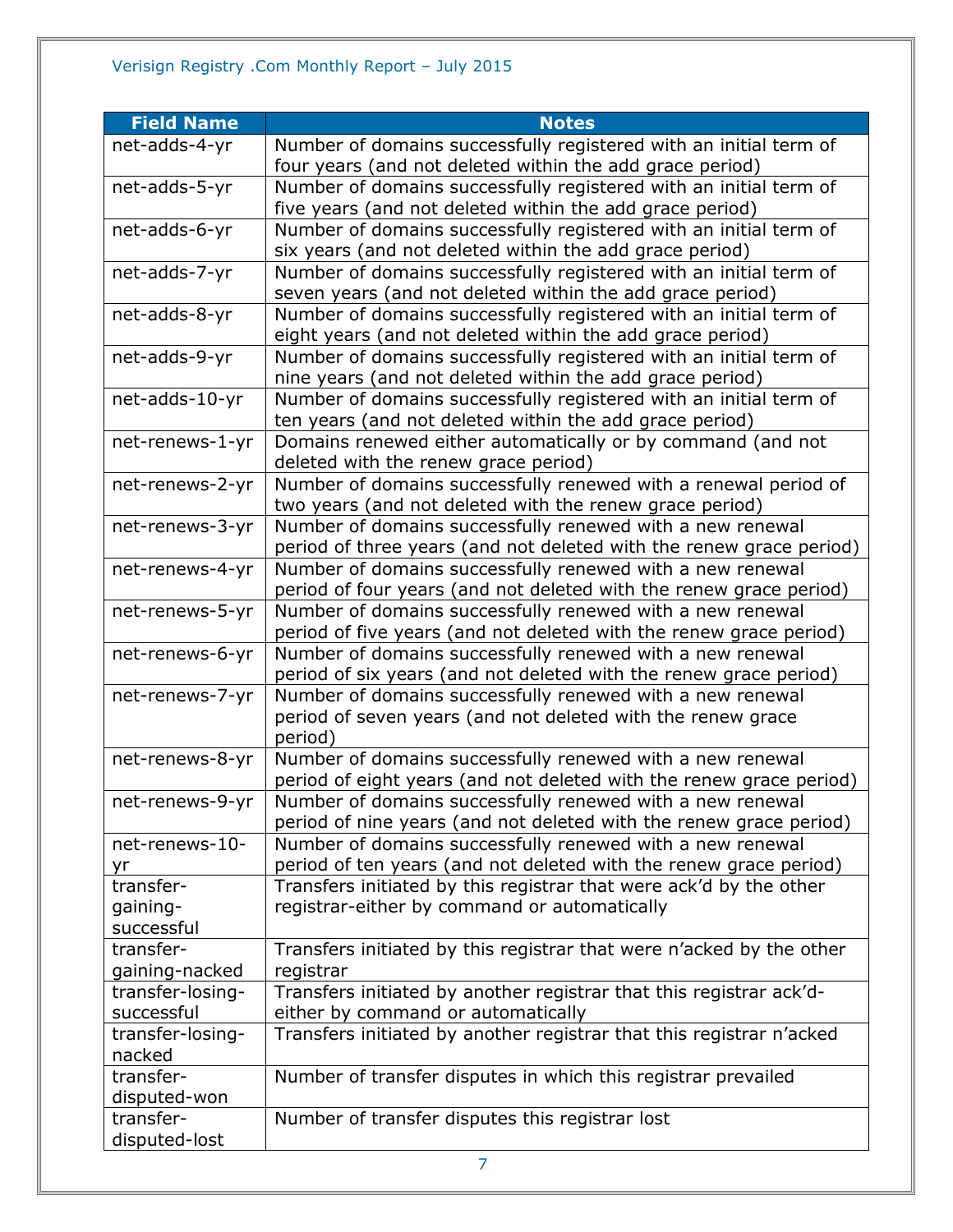| <b>Field Name</b> | <b>Notes</b>                                                         |
|-------------------|----------------------------------------------------------------------|
| transfer-         | Number of transfer disputes involving this registrar with a split or |
| disputed-         | no decision                                                          |
| nodecision        |                                                                      |
| deleted-          | Domains deleted within the add grace period                          |
| domains-grace     |                                                                      |
| deleted-          | Domains deleted outside the add grace period                         |
| domains-          |                                                                      |
| nograce           |                                                                      |
| restored-         | Domain names restored from redemption period                         |
| domains           |                                                                      |
| restored-         | Total number of restored names for which the registrar failed to     |
| noreport          | submit a restore report                                              |
| agp-exemption-    | Number of AGP policy exemption requests received                     |
| requests          | during the reporting month against deletion activity occurring in    |
|                   | the prior month                                                      |
| agp-              | Number of AGP policy exemption requests granted during the           |
| exemptions-       | reporting month                                                      |
| granted           |                                                                      |
| agp-exempted-     | Number of domain names included in AGP policy exemption              |
| domains           | requests granted during the reporting month                          |
| attempted-adds    | Number of attempted (successful and failed) domain name create       |
|                   | commands                                                             |

#### <span id="page-7-0"></span>**7(C). Registry Functions Activity Report (Appendix 4, Item 7C)**

The table below defines the fields that are included in the .COM Registry Functions Activity Report, which is provided under separate cover.

| <b>Field Name</b>  | <b>Notes</b>                                                  |
|--------------------|---------------------------------------------------------------|
| operational-       | number of operational registrars at the end of the reporting  |
| registrars         | period                                                        |
| ramp-up-registrars | number of registrars that have received a password for access |
|                    | to OT&E at the end of the reporting period                    |
| pre-ramp-up-       | number of registrars that have requested access, but have not |
| registrars         | yet entered the ramp-up period at the end of the reporting    |
|                    | period                                                        |
| zfa-passwords      | number of active zone file access passwords at the end of the |
|                    | reporting period                                              |
| whois-43-queries   | number of WHOIS (port-43) queries responded during the        |
|                    | reporting period                                              |
| web-whois-queries  | number of Web-based Whois queries responded during the        |
|                    | reporting period, not including searchable Whois              |
| searchable-whois-  | number of searchable Whois queries responded during the       |
| queries            | reporting period, if offered                                  |
| dns-udp-queries-   | number of DNS queries received over UDP transport during the  |
| received           | reporting period                                              |
| dns-udp-queries-   | number of DNS queries received over UDP transport that were   |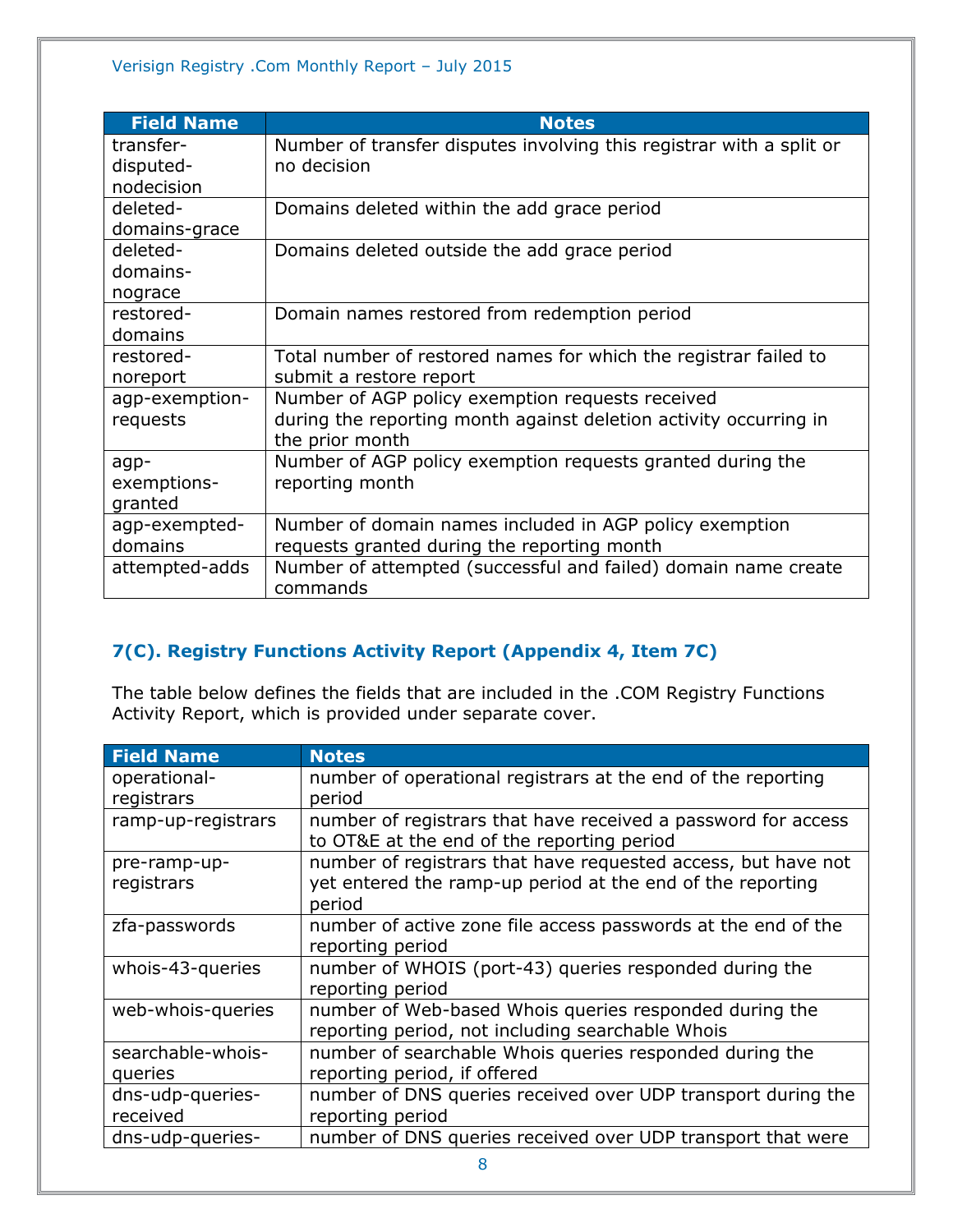#### Verisign Registry .Com Monthly Report – July 2015

| <b>Field Name</b> | <b>Notes</b>                                                                                                |
|-------------------|-------------------------------------------------------------------------------------------------------------|
| responded         | responded during the reporting period                                                                       |
| dns-tcp-queries-  | number of DNS queries received over TCP transport during the                                                |
| received          | reporting period                                                                                            |
| dns-tcp-queries-  | number of DNS queries received over TCP transport that were                                                 |
| responded         | responded during the reporting period                                                                       |
| srs-dom-check     | number of SRS (EPP and any other interface) domain name                                                     |
|                   | "check" requests responded during the reporting period                                                      |
| srs-dom-create    | number of SRS (EPP and any other interface) domain name                                                     |
|                   | "create" requests responded during the reporting period                                                     |
| srs-dom-delete    | number of SRS (EPP and any other interface) domain name                                                     |
|                   | "delete" requests responded during the reporting period                                                     |
| srs-dom-info      | number of SRS (EPP and any other interface) domain name                                                     |
|                   | "info" requests responded during the reporting period                                                       |
| srs-dom-renew     | number of SRS (EPP and any other interface) domain name                                                     |
| srs-dom-rgp-      | number of SRS (EPP and any other interface) domain name                                                     |
| restore-report    | RGP "restore" requests delivering a restore report responded                                                |
|                   | during the reporting period                                                                                 |
| srs-dom-rgp-      | number of SRS (EPP and any other interface) domain name                                                     |
| restore-request   | RGP "restore" requests responded during the reporting period                                                |
| srs-dom-transfer- | number of SRS (EPP and any other interface) domain name                                                     |
| approve           | "transfer" requests to approve transfers responded during the                                               |
|                   | reporting period                                                                                            |
| srs-dom-transfer- | number of SRS (EPP and any other interface) domain name                                                     |
| cancel            | "transfer" requests to cancel transfers responded during the                                                |
|                   | reporting period                                                                                            |
| srs-dom-transfer- | number of SRS (EPP and any other interface) domain name                                                     |
| query             | "transfer" requests to query about a transfer responded during                                              |
|                   | the reporting period                                                                                        |
| srs-dom-transfer- | number of SRS (EPP and any other interface) domain name                                                     |
| reject            | "transfer" requests to reject transfers responded during the                                                |
|                   | reporting period                                                                                            |
| srs-dom-transfer- | number of SRS (EPP and any other interface) domain name                                                     |
| request           | "transfer" requests to request transfers responded during the                                               |
|                   | reporting period                                                                                            |
| srs-dom-update    | number of SRS (EPP and any other interface) domain name                                                     |
|                   | "update" requests (not including RGP restore requests)                                                      |
| srs-host-check    | responded during the reporting period                                                                       |
|                   | number of SRS (EPP and any other interface) host "check"                                                    |
|                   | requests responded during the reporting period<br>number of SRS (EPP and any other interface) host "create" |
| srs-host-create   |                                                                                                             |
| srs-host-delete   | requests responded during the reporting period<br>number of SRS (EPP and any other interface) host "delete" |
|                   | requests responded during the reporting period                                                              |
| srs-host-info     | number of SRS (EPP and any other interface) host "info"                                                     |
|                   | requests responded during the reporting period                                                              |
| srs-host-update   | number of SRS (EPP and any other interface) host "update"                                                   |
|                   | requests responded during the reporting period                                                              |
| srs-cont-check    | number of SRS (EPP and any other interface) contact "check"                                                 |
|                   |                                                                                                             |